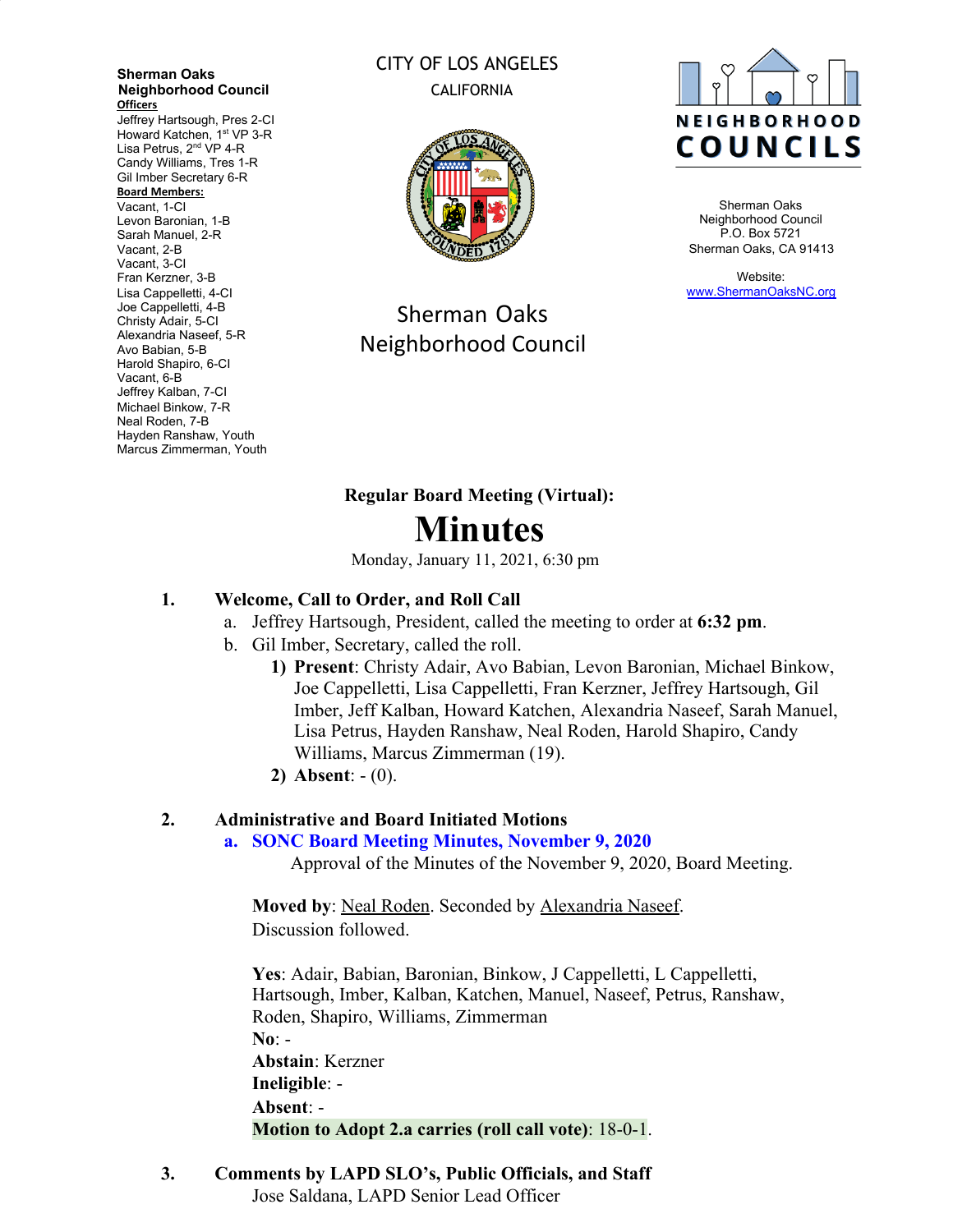> Ryan Ahari, California State Assembly District 46. Tammy Ramirez, LA School Board District 3. Betty Wong-Oyama, Department of Neighborhood Empowerment.

## **4. President's Report**

- a. Our Democracy
- b. SONC 2021 Elections
- c. Committee Changes (Animal, Green, Human Services)
- d. Next SONC Board Meeting February 8, 2021

## **5. Guest Speaker - Nithya Raman, CD4 Councilmember**

Introduction of newly-elected Councilmember Raman.

- Challenges of operating during a pandemic, formulation of new council staff/offices.
- Housing and Homelessness. Raman has been assigned to City Council's Homelessness and Poverty Committee. Will announce new hires. Has been responsive to stakeholder/resident questions.
- Q: Will you keep the office on Ventura Blvd in Sherman Oaks?
	- A: Will keep office in Sherman Oaks, exact details/location not yet final.
- Q: Will you work with SO regarding LA's deficient Community Plan (see 6.e.1).
	- A: Staff has already had meetings, are aware, will do further research.
	- Q: How does CD4 envision working with NCs in the district?
		- A: Staff will regularly attend NC Board meetings. NCs can draft lists of priority item, open communication with CD4 office.
	- Q: Ground & air traffic in SO (e.g., VNY/BUR), incl Metro Sepulveda Canyon Corridor. Looking for support for Valley interests.
		- A: Staff has had meetings with Metro, seeking to hire a transport staffer.

Additional topics of discussion will be posed at the February Board meeting.

## **6. Committee Reports**

- a. Education Committee Joe Cappelletti, Chair Recap of Speaker Series and preview of upcoming event, tutoring prog.
- b. Government Affairs Gil Imber, Chair
	- Upcoming meeting will include action item re: Domestic Terrorism.
	- 1) **CF 20-0004-S1 Republic of Artsakh / Azerbaijan Military Forces / Ceasefire / Commendatory Resolution**

Whereas Los Angeles has recognized the Republic of Artsakh since 2013 in [Council File 13-0004-S2](https://cityclerk.lacity.org/lacityclerkconnect/index.cfm?fa=ccfi.viewrecord&cfnumber=13-0004-S2), the Sherman Oaks Neighborhood Council supports the Republic of Artsakh's right of self-determination and supports the [Council File 20-0004-S1,](https://cityclerk.lacity.org/lacityclerkconnect/index.cfm?fa=ccfi.viewrecord&cfnumber=20-0004-S1) Republic of Artsakh / Azerbaijan Military Forces / Ceasefire / Commendatory Resolution.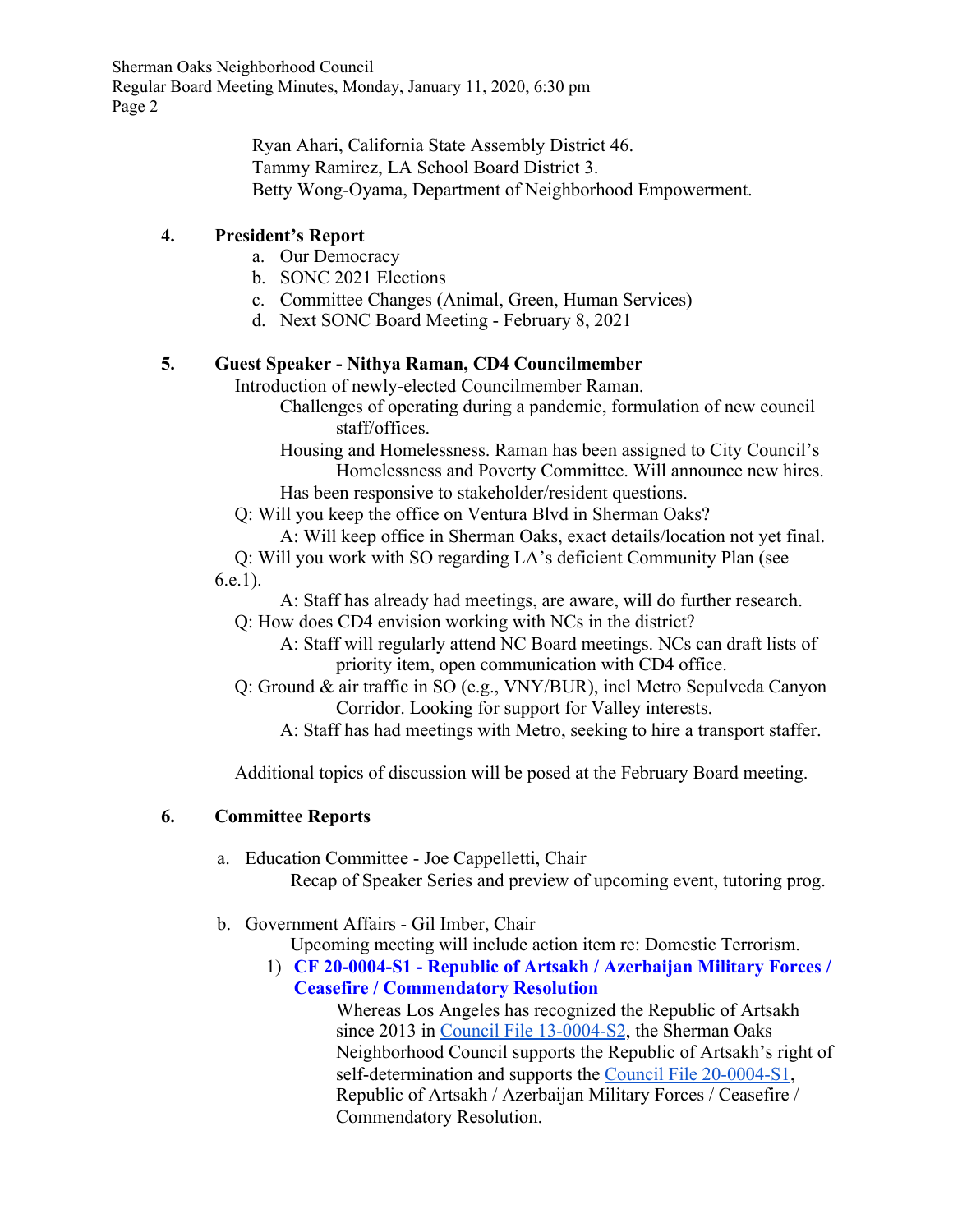> *A copy of the CF 20-0004-S1 Resolution is posted as a supporting document for this meeting on the SONC website. CIS: Council File 20-0004-S1, Letter to CD4/Nithya Raman*

#### **Moved by**: Government Affairs Committee

**Yes**: Adair, Babian, Baronian, Binkow, J Cappelletti, L Cappelletti, Hartsough, Imber, Kalban, Katchen, Kerzner, Manuel, Naseef, Petrus, Ranshaw, Roden, Shapiro, Williams, Zimmerman **No**: - **Abstain**: - **Ineligible**: - **Absent**: - **Motion to Adopt 6.b.1 carries (roll call vote)**: 19-0-0.

- c. Green & Sustainability Committee Avo Babian, Chair Noise violations, future Welcome to Sherman Oaks sign, green-friendly businesses.
- d. Outreach Committee Sarah Manuel, Chair 2021 community programming, upcoming SONC elections. Holiday Drive recap. First phase of website upgrade. Newsletter: chairs' report.
- e. Planning & Land Use Committee Jeff Kalban, Chair

#### 1) **Motion to Request that CD4 Councilmember Nithya Raman meet with SONC to discuss land use planning for the Sherman Oaks Community**

Whereas current land use planning for the Sherman Oaks community is governed by the Southeast Valley Community Plan, the Van Nuys – North Sherman Oaks Community Plan and the Ventura-Cahuenga Boulevard Corridor Specific Plan; whereas planning efforts under these three plans are not coordinated resulting in planning outcomes that are in conflict with each other and detrimental to the long term quality of life in our Sherman Oaks community; whereas pressures and mandates from California state legislative efforts present significant challenges to prudent community planning; therefore the Sherman Oaks Neighborhood Council (SONC) requests that Councilmember Nythia Raman and her land use planning deputy meet with members of the SONC PLUM Committee to discuss the benefits and methods of integrating the Southeast Valley Community Plan, the Van Nuys – North Sherman Oaks Community Plan and the VenturaCahuenga Boulevard Corridor Specific Plan thereby enabling land use planning that considers the Sherman Oaks community as a whole.

**Moved by**: Vision Committee.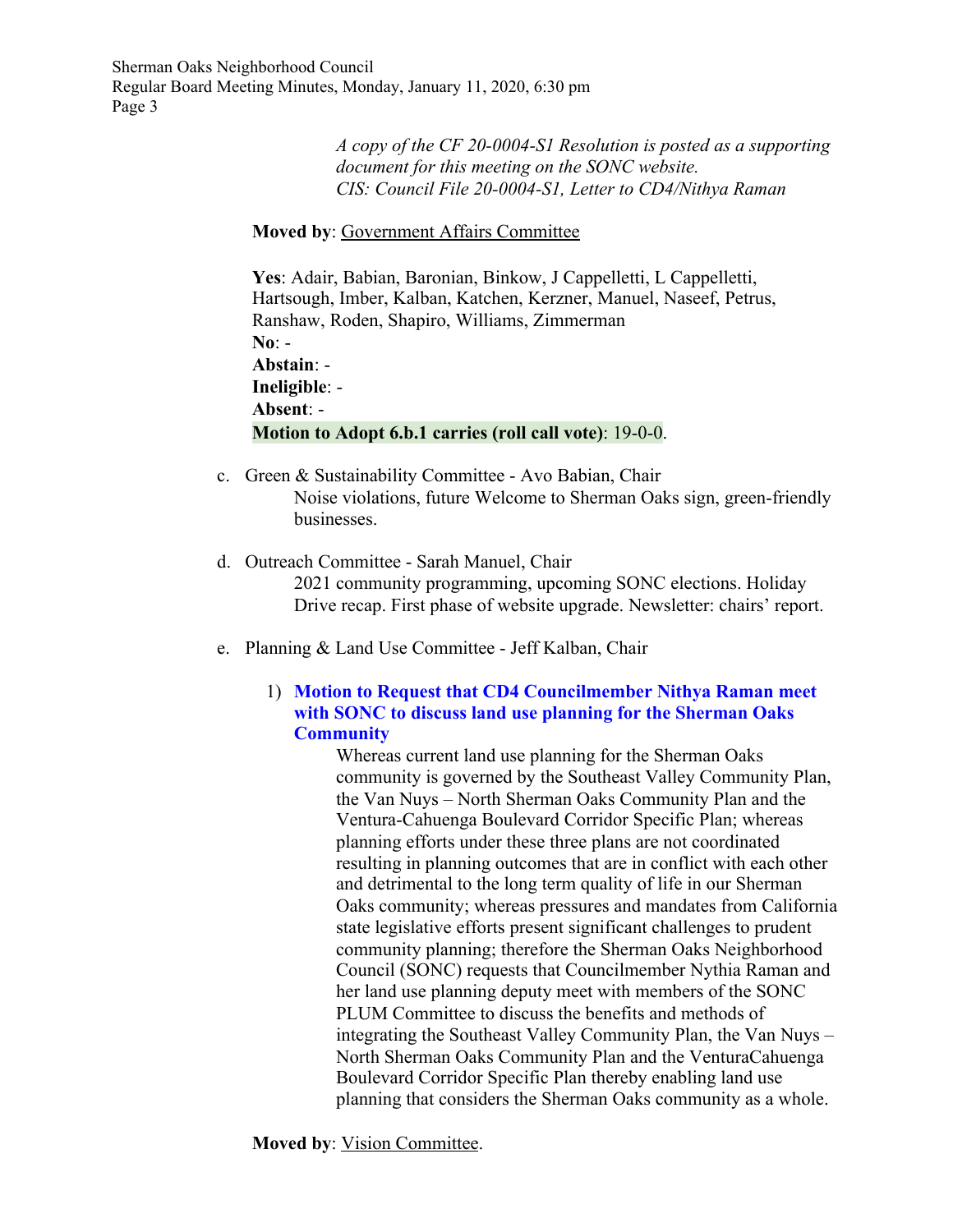> **Yes**: Adair, Babian, Baronian, Binkow, J Cappelletti, L Cappelletti, Hartsough, Imber, Kalban, Katchen, Kerzner, Manuel, Naseef, Petrus, Ranshaw, Roden, Shapiro, Williams, Zimmerman **No**: - **Abstain**: - **Ineligible**: - **Absent**: - **Motion to Adopt 6.e.1 carries (roll call vote)**: 19-0-0.

- f. Public Safety Committee Christy Adair & Jenna Lewis, Co-Chairs Public Safety restructuring: Co-Chair Lewis will be leaving. Penny Gilbert has been appointed to the PS Committee (see Executive Cmte Mtg, 1/5/21). Seeking additional members. Goals for 2021.
- g. Traffic & Transportation Committee Avo Babian, Chair Updates to come re: Metro project.
- h. Budget Advocates Howard Katchen, SONC Rep & Budget Advocate Budget reductions resulted in funding issues, potential layoffs.

#### **7. Treasurer's Report** - Candy Williams, Treasurer

a. Treasurer's Report

#### b. **Consent Calendar**

- **1) Monthly Expenditure Report (MER) October 31, 2020** A motion to approve the Sherman Oaks Neighborhood Council's (SONC) Monthly Expenditure Report (MER) for the period ending October 31, 2020.
- **2) Monthly Expenditure Report (MER) November 30, 2020** A motion to approve the Sherman Oaks Neighborhood Council's (SONC) Monthly Expenditure Report (MER) for the period ending November 30, 2020.

**Moved by**: Finance Committee Public Comment followed.

Yes: Adair, Baronian, Binkow, J Cappelletti, L Cappelletti, Hartsough, Imber, Kalban, Katchen, Kerzner, Manuel, Naseef, Petrus, Roden, Shapiro, Williams **No**: -

**Abstain**: - **Ineligible**: Ranshaw, Zimmerman **Absent**: Babian **Motion to Adopt 7.b carries (roll call vote)**: 16-0-0.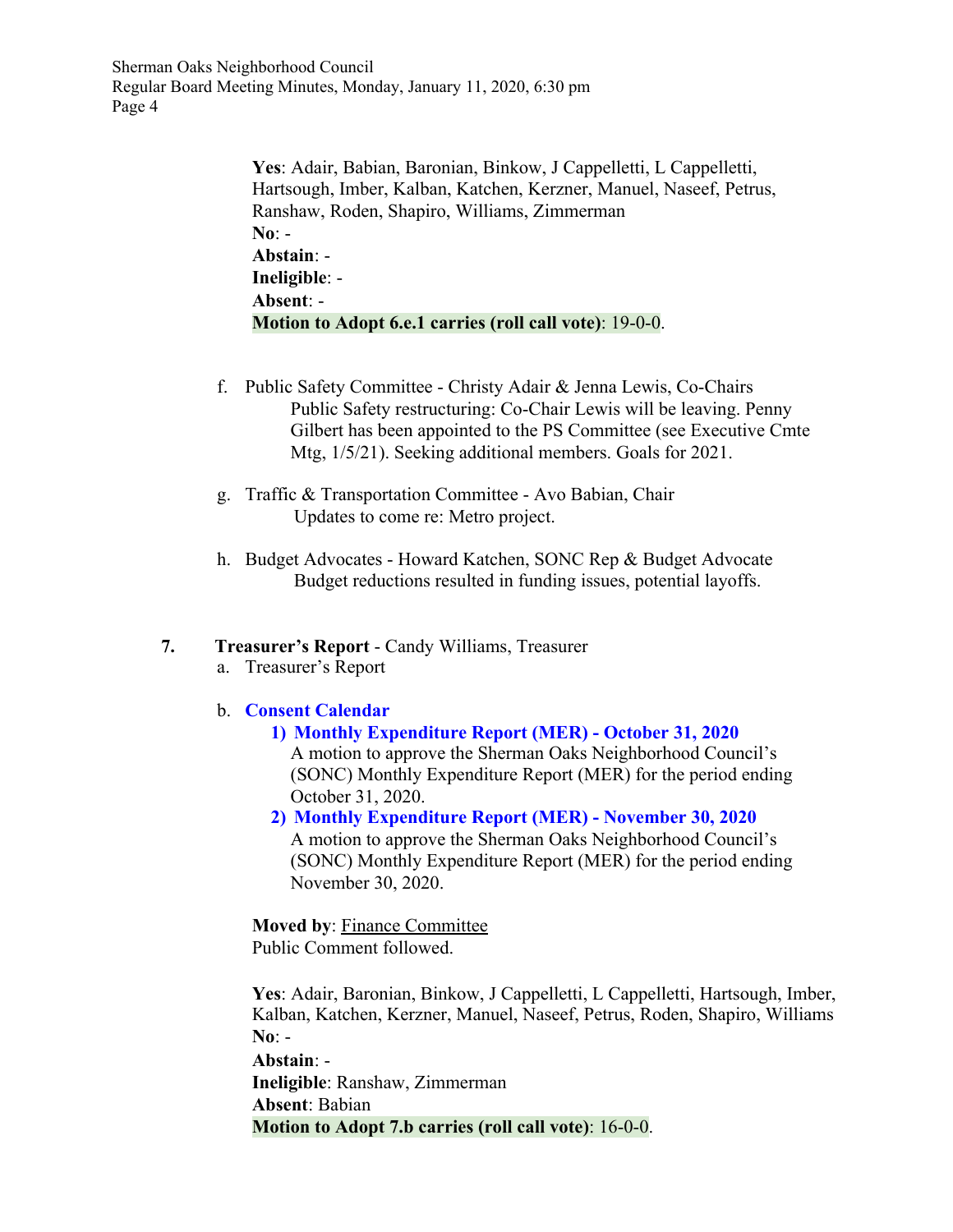#### c. **Donation to the North Hollywood Interfaith Food Pantry**

A motion to approve a donation of \$3,000 to the North Hollywood Interfaith Food Pantry to address food insecurity in the San Fernando Valley during the declared COVID-19 pandemic emergency. This expenditure is consistent with the NC Funding Program Policy 5.0 – Expenditures of NC Funds in a Declared Emergency. *A copy of the North Hollywood Interfaith Food Pantry donation invoice is posted as a supporting document for this meeting on the SONC website.*

**Moved by**: Finance Committee Public Comment followed. Discussion followed.

**Yes**: Adair, Baronian, Binkow, J Cappelletti, L Cappelletti, Hartsough, Imber, Kalban, Katchen, Kerzner, Manuel, Naseef, Petrus, Roden, Shapiro, Williams **No**: -

**Abstain**: -

**Ineligible**: Ranshaw, Zimmerman **Absent**: Babian **Motion to Adopt 7.c carries (roll call vote)**: 16-0-0.

## d. **Donation to the Los Angeles Regional Food Bank**

A motion to approve a donation of \$3,000 to the Los Angeles Regional Food Bank to address food insecurity in the San Fernando Valley during the declared COVID-19 pandemic emergency. This expenditure is consistent with the NC Funding Program Policy 5.0 – Expenditures of NC Funds in a Declared Emergency.

*A copy of the Los Angeles Regional Food Bank donation invoice is posted as a supporting document for this meeting on the SONC website.*

**Moved by**: Finance Committee Public Comment followed. Discussion followed.

**Yes**: Adair, Baronian, Binkow, J Cappelletti, L Cappelletti, Hartsough, Imber, Kalban, Katchen, Kerzner, Manuel, Naseef, Petrus, Roden, Shapiro, Williams **No**: -

**Abstain**: -

**Ineligible**: Ranshaw, Zimmerman **Absent**: Babian **Motion to Adopt 7.d carries (roll call vote)**: 16-0-0.

#### **8. Public Comment**

Public Comment followed.